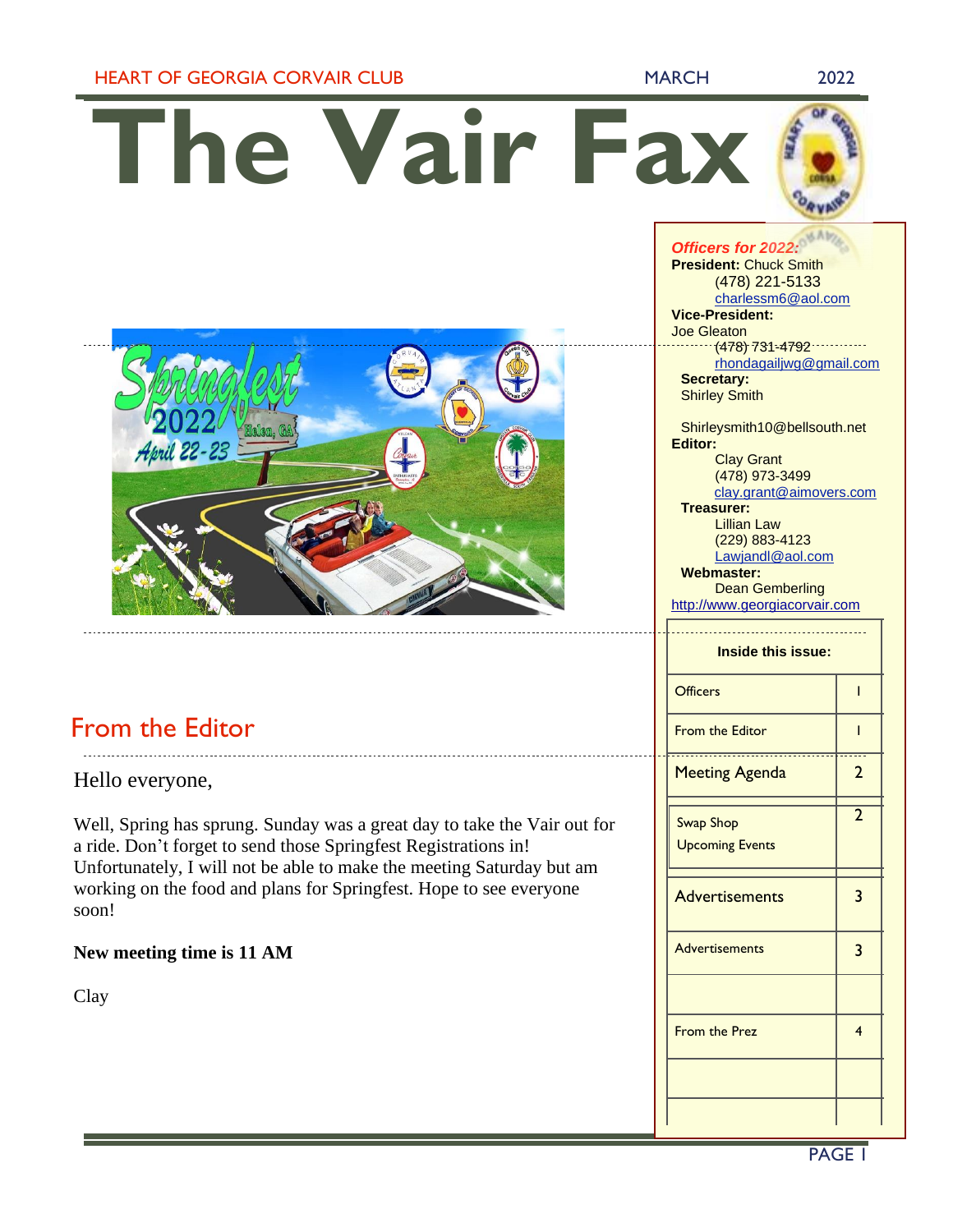**March Meeting March 12, 2022 11:00 AM Please note earlier time Old Times Buffet 2922 Watson Blvd. Warner Robins (Centerville) We are supposed to have a meeting room**

# **The swap shop.**

**FOR SALE:** 1962 Corvair 4DR sedan. New ignition system, new carbs, new A/C compressor (installed, but not completely hooked to system). Good black interior seats, original tube radio works, almost new tires, good paint (Candy Apple) with just a few spots of surface rust under paint. In addition I have what I believe to be a complete engine for a 1960 Corvair, new pistons, cylinders, bearings, just is not put together, along with a transmission. I also have a complete engine for a 1963 (ran when pulled out). It has a new torque converter, new starter. Distributor is off of engine as well as carbs. I have the carbs as well as more parts for the 63 engine. Will sell every thing for \$2000 or best offer. Contact Steve Weigandt at **[triglide1941@yahoo.com](mailto:triglide1941@yahoo.com)**

**FOR SALE** 1965 Monza sedan for sale. Blue exterior and white interior. This car was restored in 2004 and won its class at that year's Springfest. It has the 110 hp motor, powerglide, Clark's interior, dual exhaust, electronic ignition, high-output alternator, wire wheel covers, good tires, two new spare tires, Clarks's lower control arm bracket. Pictures can be seen on Craigslist- Savannah, GA(search Corvairs). The car is located in Glennville, GA(about 60 miles west of Savannah). Please contact Dennis Stanfield at [dbscpa@windstream.net.](mailto:dbscpa@windstream.net) phone number 912-654-3496(work) or 912-654-9594(home). white top. 110/auto new tires, brakes, shocks. bb Runs and drives good. Asking \$3500 Contact Wallace Clark 770 926 8735. Posted 05/19

Wanted: Want to buy: One 13" 3-bar wire wheel cover. No junk please! Good daily driver condition. Will consider a whole set if the price is right. Chuck Smith 478-221-5133. [charlessm6@aol.com](mailto:charlessm6@aol.com)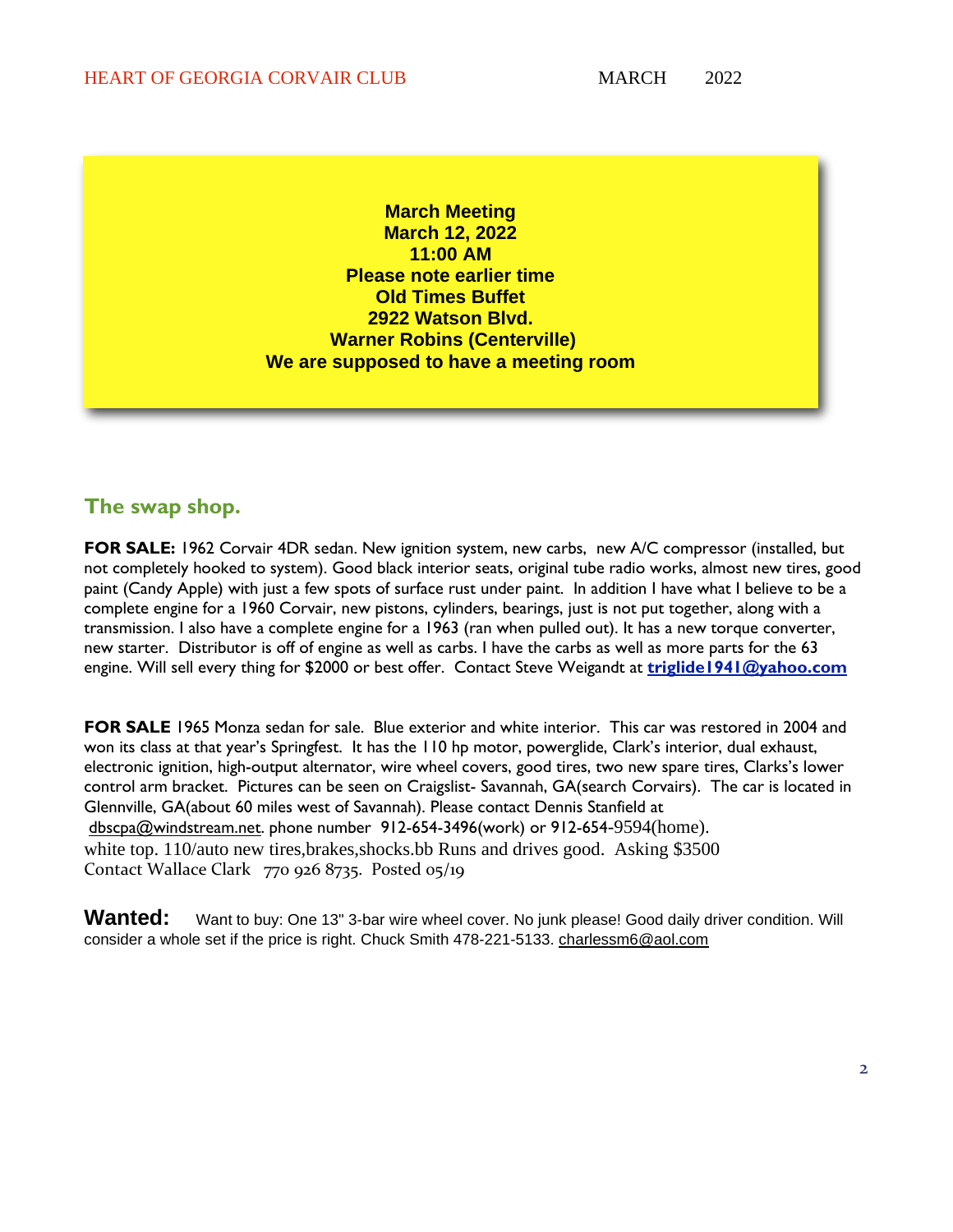**Upcoming events**

**Springfest April 22-23, 2022 Helen, GA**

**Corsa Convention July 12-16,2022 Atlanta, GA**

# **Our 45th Year!** *Get the 2013-2018 Catalog*

If you did not get the catalog in 2013 or 2014, you can get one **FREE** on your first **\$50 order** during 2015. (Additional catalogs \$3 with an order)

*Over 100 new repro parts in the past 3 years.* **Clark's Corvair Parts® 400 Mohawk Trail, Shelburne Falls, MA 01370 (413)625-9776 [www.corvair.com](http://www.corvair.com/)**

## **From the Prez- Chuck Smith**

Hello everyone, and welcome to what seems like an early spring, and the March edition of the 'Vair Fax. I want to apologize, as this is going to be a rather short article this month. As most of you know, Mom fell at her house about 3 weeks ago, and suffered a fractured pelvis and one rib. She has been recovering in a rehab hospital, going through 4 therapy sessions a day. Mom is slowly recovering, but still in quite a bit of pain. She is scheduled to be released March 7th and is coming to our house for further recovery. Thanks to all for your concern, prayers and cards.

A reminder that Springfest is coming up fast. If you haven't already done so, please go ahead and pre-register, the deadline for pre-registration is March 25th. Event prices are higher if you wait to pay at the door!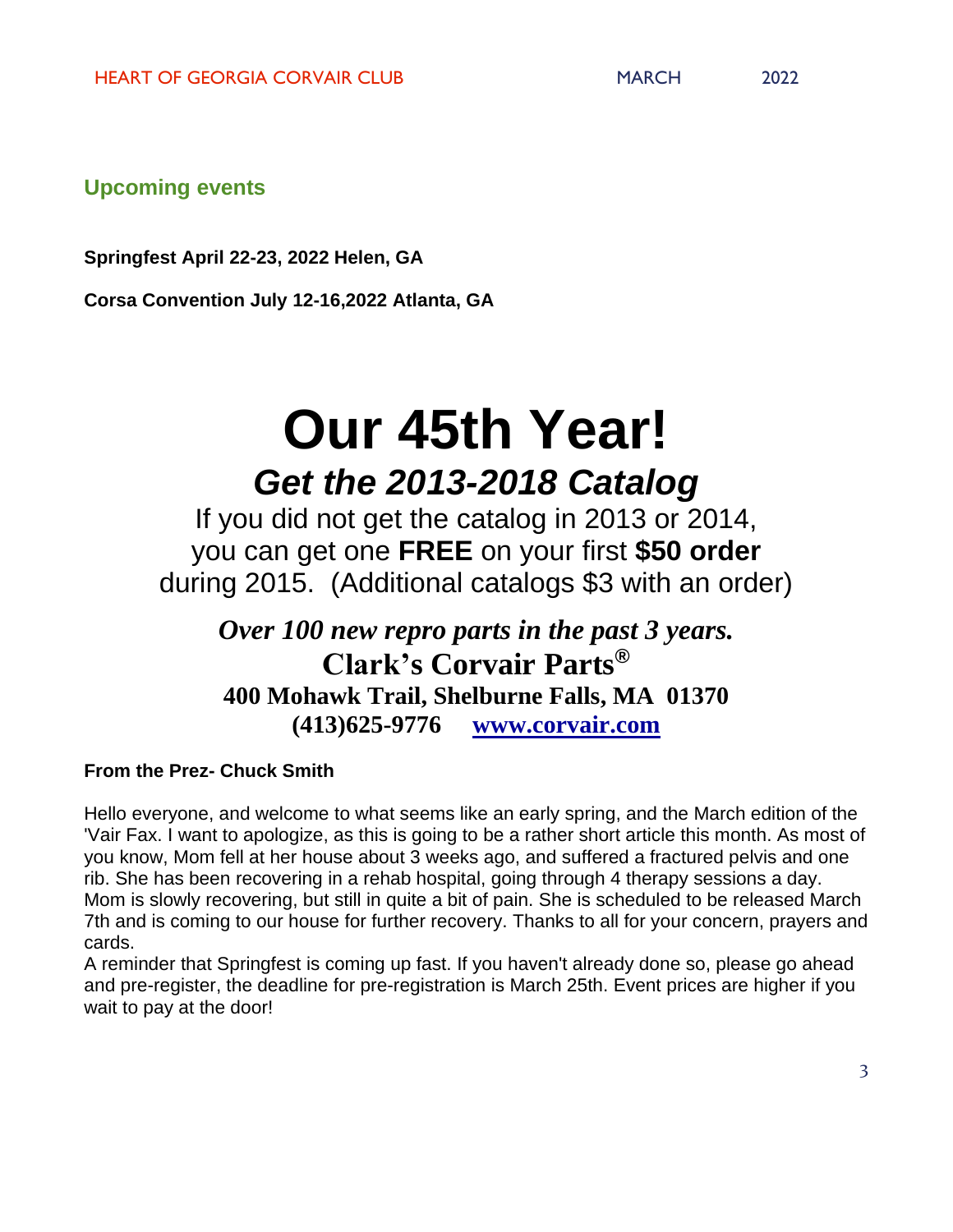Club meeting will be March 12, ONE HOUR EARLIER, at 11:00am. We are trying this earlier time to try and get ahead of the crowd. If this doesn't work, I have a couple of other places in mind we can see about.

Take care, Hope to see you at the meeting! **Chuck** 

#### **From Lillian** :

Welcome new members: Calvin and Amy Jacobs 215 William D. Evans Ct. Kathleen, Ga. 31047 [ccjacobs1957@gmail.com](mailto:ccjacobs1957@gmail.com) 478 951 8084

Please keep in your prayers, Shirley Smith, Eleanor Bruce, Billy Price, Joan Couch, Judi Cannon, Vernon Bryant's wife and their families.

Springfest is just around the corner. If you have registered thank you. If you have not registered, please do so now. Looking forward to seeing you there. We need for everyone to bring door prizes for Springfest.

We need each lady to bring a dessert for Friday night, men can also contribute. Need to be in throw away containers. Examples that work well, sheet cakes, brownies, homemade cookies, pies. Layer cakes are harder to serve. Leftovers will be used Saturday night. If more dessert is needed Clay will make Peach Cobblers.

We are asking for the following donations: Atlanta Regular Soft Drinks Heart of GA. Gallons of Tea Queen City 8oz bottled water S.C. 16 oz bottled water Vulcan Diet Soft Drinks

Any leftover will be used for the Convention.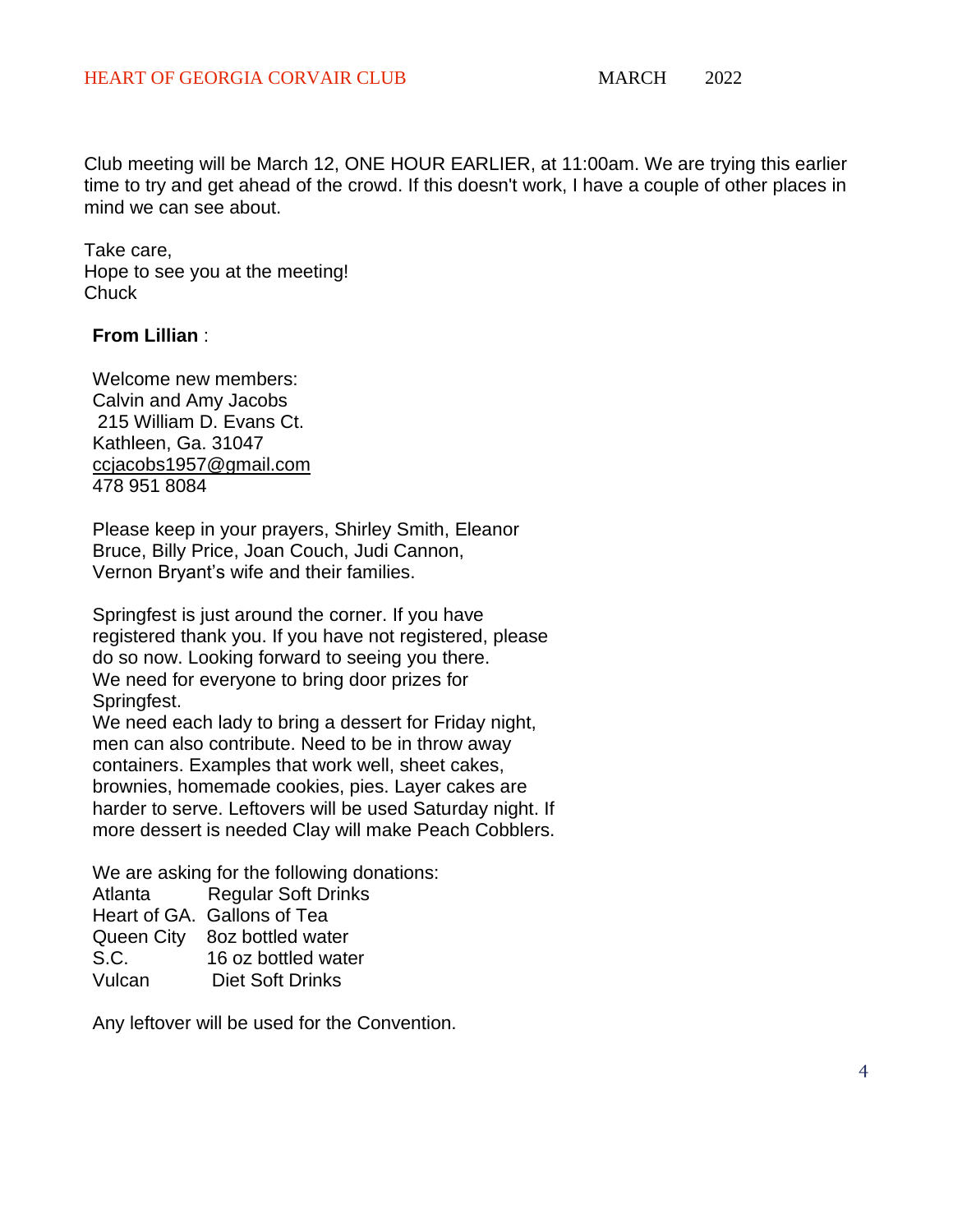